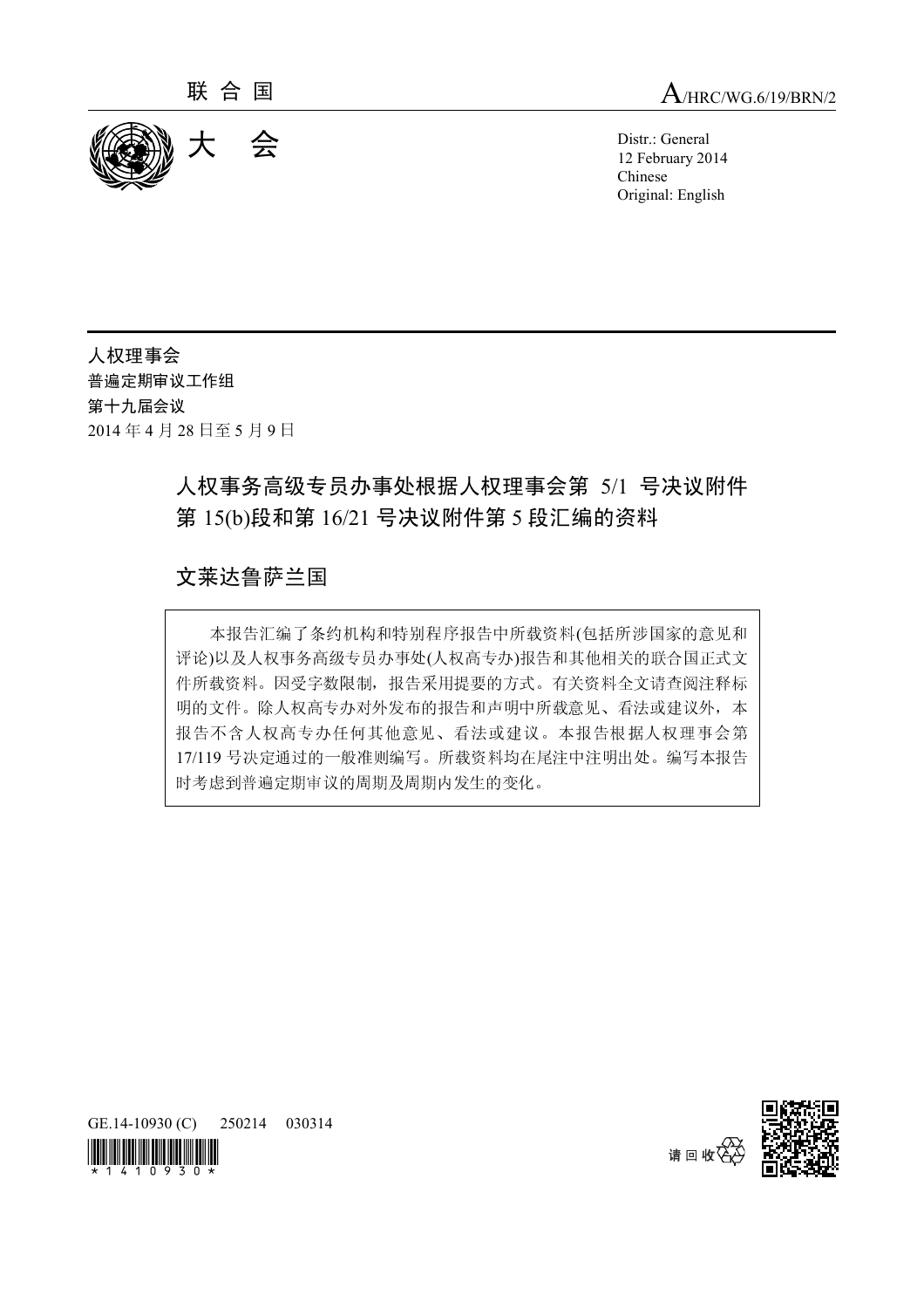# 一. 背景和框架

### A. 国际义务的范围<sup>1</sup>

国际人权条约 <sup>2</sup>

|            | 上一轮审议时的情况                                                    | 审议后的行动 | 尚未批准/接受的人权文书                                            |
|------------|--------------------------------------------------------------|--------|---------------------------------------------------------|
| 批准、加入或继承   | 《消除对妇女一切形式歧视公约》<br>(CEDAW) (2006年)                           |        | 《消除一切形式种族歧视<br>国际公约》(ICERD)                             |
|            | 《儿童权利公约》(CRC)(1995年)                                         |        | 《经济、社会、文化权利<br>国际公约》(ICESCR)                            |
|            | 《儿童权利公约关于买卖儿童、儿<br>童卖淫和儿童色情制品问题的任择<br>议定书》(OP-CRC-SC)(2006年) |        | 《经济、社会、文化权利<br>国际公约》(ICCPR)                             |
|            | 《残疾人权利公约》<br>(CRPD)(仅签署, 2007年)                              |        | 《公民权利和政治权利国<br>际公约第二项任择议定<br>书》(ICCPR-OP 2)             |
|            |                                                              |        | 《禁止酷刑和其他残忍、<br>不人道或有辱人格的待遇<br>或处罚公约》(CAT)               |
|            |                                                              |        | 《禁止酷刑和其他残忍、<br>不人道或有辱人格的待遇<br>或处罚公约任择议定书》<br>$(OP-CAT)$ |
|            |                                                              |        | 《儿童权利公约关于儿童<br>卷入武装冲突问题的任择<br>议定书》(OP-CRC-AC)           |
|            |                                                              |        | 《保护所有移徙工人及其<br>家庭成员权利国际公约》<br>(ICRMW)                   |
|            |                                                              |        | 《保护所有人不遭受强迫<br>失踪国际公约》(CPED)                            |
| 保留、声明和/或谅解 | 《消除对妇女一切形式歧视公约》<br>(一般保留,包括第九条第2款和<br>第二十九条第1款 2006年)        |        |                                                         |
|            | 《儿童权利公约》<br>(一般保留,包括第14、20和21<br>条, 1995年)                   |        |                                                         |
|            |                                                              |        |                                                         |
|            |                                                              |        |                                                         |
|            |                                                              |        |                                                         |
|            |                                                              |        | GE.14-10930                                             |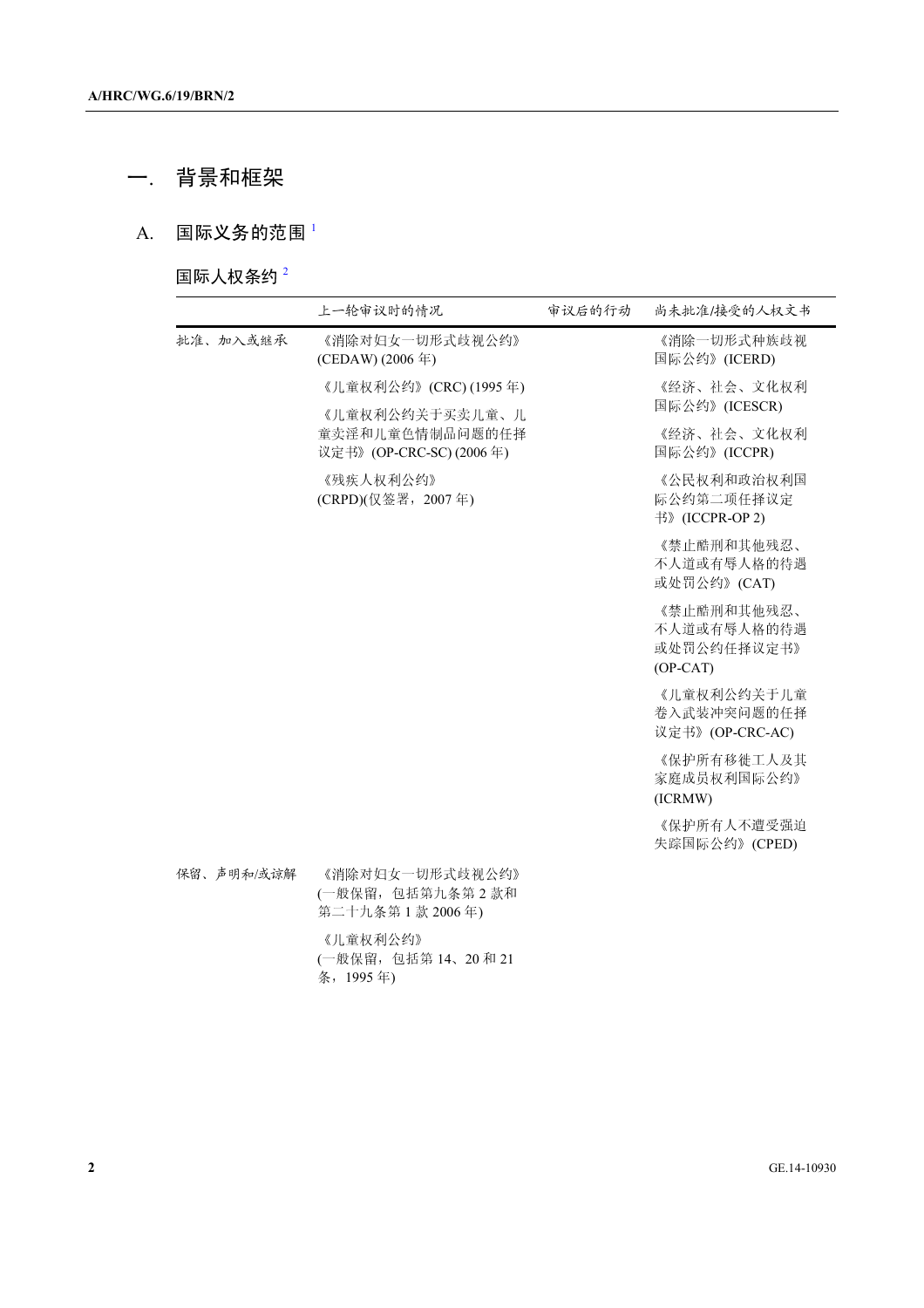|                   | 上一轮审议时的情况 | 审议后的行动 | 尚未批准/接受的人权文书                                  |
|-------------------|-----------|--------|-----------------------------------------------|
| 申诉程序、调查和<br>紧急行动3 |           |        | 《消除一切形式种族歧视<br>国际公约》(ICERD)                   |
|                   |           |        | 《经济、社会、文化权利<br>国际公约任择议定书》<br>(OP-ICESCR)      |
|                   |           |        | 《公民权利和政治权利国<br>际公约》(ICCPR)                    |
|                   |           |        | 《公民权利和政治权利国<br>际公约第一项任择议定<br>书》(ICCPR-OP 1)   |
|                   |           |        | 《消除对妇女一切形式歧<br>视公约任择议定书》(OP-<br>CEDAW)        |
|                   |           |        | 《禁止酷刑和其他残忍、<br>不人道或有辱人格的待遇<br>或处罚公约》(CAT)     |
|                   |           |        | 《儿童权利公约关于儿童<br>卷入武装冲突问题的任择<br>议定书》(OP-CRC-AC) |
|                   |           |        | 《保护所有移徙工人及其<br>家庭成员权利国际公约》<br>(ICRMW)         |
|                   |           |        | 《残疾人权利公约任择议<br>定书》(OP-CRPD)                   |
|                   |           |        | 《保护所有人不遭受强迫<br>失踪国际公约》(CPED)                  |
|                   |           |        |                                               |

# 其他相关国际文书<sup>4</sup>

|          | 上一轮审议时的情况                  | 审议后的行动                       | 尚未批准的公约                                     |
|----------|----------------------------|------------------------------|---------------------------------------------|
| 批准、加入或继承 | 1949年8月12日日内瓦四公约           | 劳工组织第<br>182号公约 <sup>7</sup> | 《巴勒莫议定书》 <sup>8</sup>                       |
|          | 及其第一和第二号附加议定书 <sup>5</sup> |                              | 《防止及惩治灭绝种族罪                                 |
|          | 劳工组织基本公约第138号 <sup>6</sup> |                              | 公约》                                         |
|          | 《联合国教科文组织取缔<br>教育歧视公约》     |                              | 劳工组织基本公约第 138<br>和182号 <sup>9</sup>         |
|          |                            |                              | 关于难民和无国籍人的公<br>$\frac{1}{2}$ $\frac{10}{2}$ |
|          |                            |                              | 《国际刑事法院罗马规<br>约》                            |
|          |                            |                              | 劳工组织第169 号和第<br>189号公约 <sup>11</sup>        |
|          |                            |                              | 《1949年日内瓦四公约第<br>三号附加议定书》 <sup>12</sup>     |
|          |                            |                              |                                             |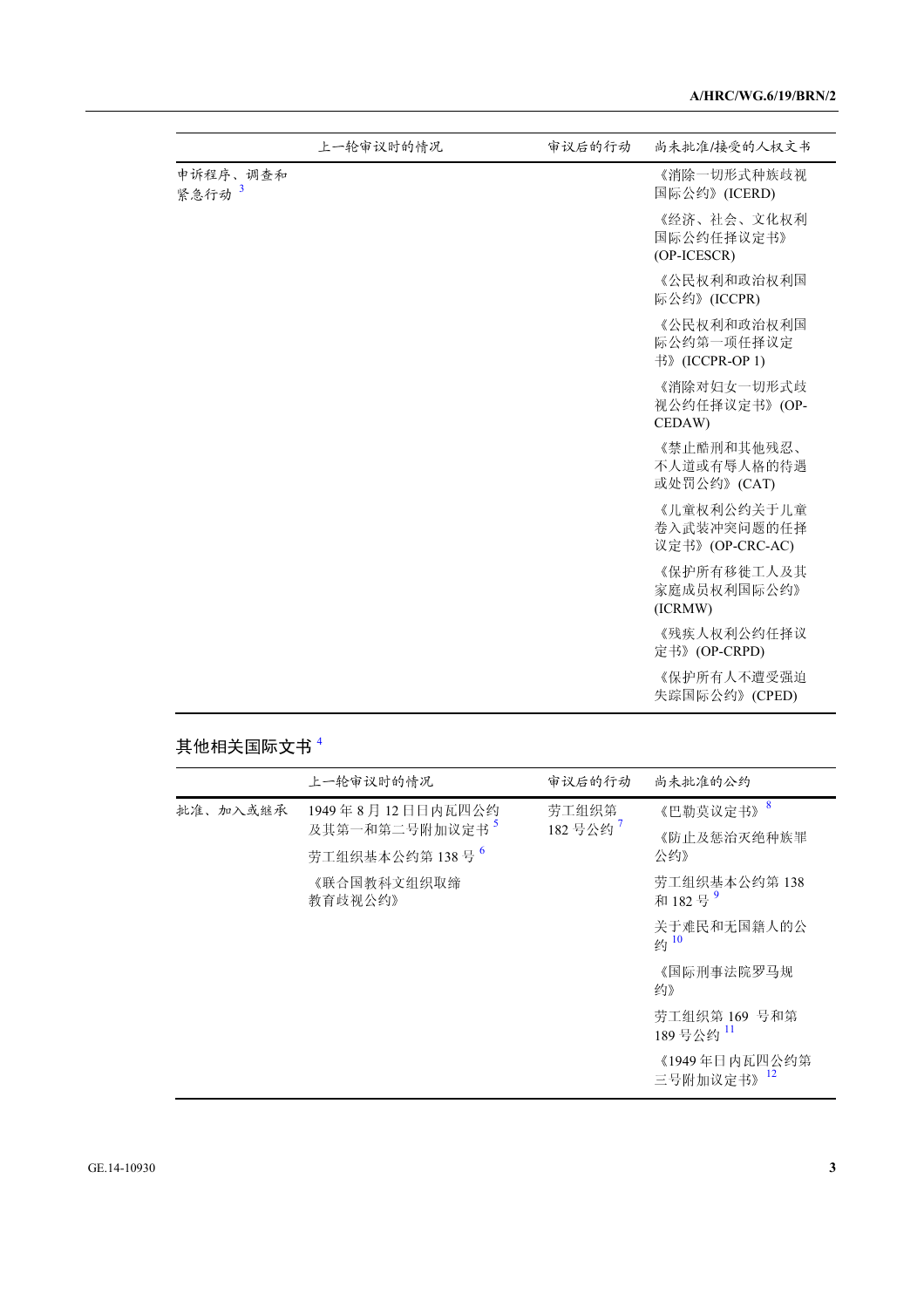1. 联合国难民事务高级专员办事处(难民署)注意到文莱达鲁萨兰国对《儿童权 利公约》和《消除对妇女一切形式歧视公约》的一般保留,建议文莱达鲁萨兰国 政府审查它对这两项公约的广泛保留以加强其对国际义务的责任,同时审查参照 上述公约和国际义务审查国内法规。<sup>13</sup>

2. 联合国教育、科学和文化组织(教科文组织)说,文莱达鲁萨兰国曾自 1985 年 以来就是《取缔教育歧视公约》的缔约国。但它没有在第六次成员国协商会议 (涉及时期 1994-1999 年)、第七次成员国协商会议(涉及时期 2000-2005 年)和第八 次成员国协商会议(涉及时期 2006-2011 年)的框架内向教科文组织报告为落实教 科文组织 1960 年关于消除教育歧视的建议所采取的措施。<sup>14</sup>

3. 教科文组织还说,文莱达鲁萨兰国政府最近为保护文化权利采取了一些重要 步骤,它批准了 1972 年《保护世界文化和自然遗产公约》和 2003 年《保护非物 质文化遗产公约》。<sup>15</sup>

4. 难民署说,尽管目前在该国没有寻求庇护者和难民,但加入 1951 年《关于 难民地位的公约》及其《1967 年议定书》和建立一个国家法律框架,将为文莱 达鲁萨兰国政府保护未来可能出现的寻求庇护者提供一个较明确的依据。在这种 情况下,难民署建议文莱达鲁萨兰国加入上述公约和议定书,制定国家难民法, 规定出确定难民地位的程序,明确难民在该国的权利。16

5. 难民署还说,文莱达鲁萨兰国不是 1954 年《关于无国籍人地位的公约》的 缔约国,也不是 1961 年《减少无国籍状态公约》的缔约国。加入这两项公约将 为防止和减少无国籍状态,确保无国籍人的最低待遇标准以避免无国籍状态对个 人和社会的有害影响奠定一个较坚实的基础。<sup>17</sup>

#### B. 宪法和法律框架

6. 教科文组织注意到,文莱达鲁萨兰国 2008 年修订的 1959 年宪法没有保证受 教育权利,其中没有任何关于教育和不歧视原则的条款。<sup>18</sup>

7. 教科文组织还注意到,文莱达鲁萨兰国的教育基本立法框架包括 1984 年的 《教育(非政府学校)法》(第55章)(被 2003年 12月31日的《教育法令》废除)、 2007 年的《义务教育法令》、2006 年的《幼儿照料中心法》和 1984 年的《教育 (文莱考试理事会)法》。<sup>19</sup>

### C. 体制和人权基础设施和政策措施

8. 难民署注意到文莱达鲁萨兰国为登记出生所作的努力,建议文莱达鲁萨兰国 政府继续实行其扩展计划;它根据这一计划介绍了有关的出生登记情况,评估了 该国是否还有其他地区需要覆盖,或是否需要采取更多措施以确保普遍出生登 记。20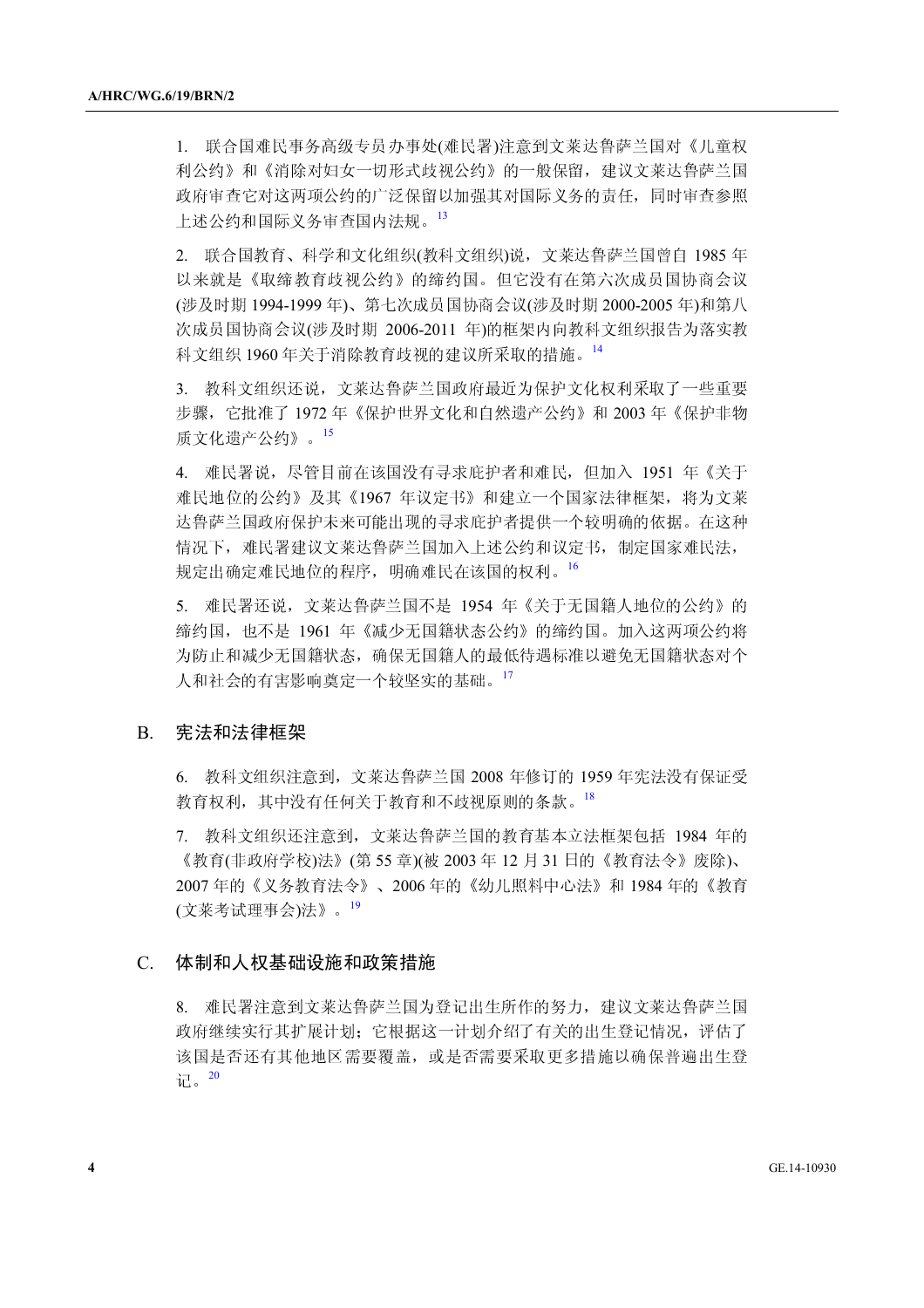## 二. 与人权机制的合作

## A. 与条约机构的合作 21

### 提交报告情况

| 条约机构                               | 上次审议的结<br>论性意见 | 上次审议<br>后提交的<br>最新报告 | 最近的结论<br>性意见 | 提交报告情况                                                                                          |
|------------------------------------|----------------|----------------------|--------------|-------------------------------------------------------------------------------------------------|
| 《消除对妇<br>女一切形式<br>歧视公约》<br>(CEDAW) |                | 2013年                |              | 初次和第二次报告待审议                                                                                     |
| 《儿童权利<br>公约》<br>(CRC)              | 2003年10月       |                      |              | 第二和三次报告自 2008 年<br>逾期未交,《儿童权利公约<br>关于买卖儿童、儿童卖淫和<br>儿童色情制品问题的任择议<br>定书》(OP-CRC-SC)报告自<br>2008年逾期 |

### $B.$  与特别程序的合作  $^{22}$

|                         | 上一轮审议时的情况            | 目前情况                                                                    |  |  |
|-------------------------|----------------------|-------------------------------------------------------------------------|--|--|
| 长期有效邀请                  | 无                    | 无                                                                       |  |  |
| 已进行的访问                  | 无                    | 无                                                                       |  |  |
| 原则上同意的访问                | 无                    | 无                                                                       |  |  |
| 请求进行的访问                 | 无                    | 无                                                                       |  |  |
| 对指控信和紧急呼吁的繁复            | 在所审议时期发文一次。未收到政府的答复。 |                                                                         |  |  |
| 履行国际人权义务的情况             |                      |                                                                         |  |  |
| 平等和不歧视                  |                      |                                                                         |  |  |
|                         |                      |                                                                         |  |  |
| 9.<br>在传给子女国籍方面男女平等的问题。 | 23                   | 难民署注意到,根据《文莱国籍法》,只有父亲才能将国籍传给子女。因<br>此,难民署建议文莱达鲁萨兰国修改《国籍法》,以解决儿童权利委员会提出的 |  |  |

## 三. 履行国际人权义务的情况

### A. 平等和不歧视

请求进行的访问 无<br>对指控信和紧急呼吁的繁复 在所审议时期发文一次。未收到必<br><br>**不等和不歧视<br>平等和不歧视**<br>9. 难民署注意到,根据《文莱国籍法》,只有父亲?<br>此,难民署注意到,根据《文莱国籍法》,以解:<br>此,难民署建议文莱达鲁萨兰国修改《国籍法》,以解:<br>在传给子女国籍方面男女平等的问题。<sup>23</sup> 对指控信和紧急呼吁的繁复 在所审议时期发文一次。未收到政府的答复。 9. 难民署注意到,根据《文莱国籍法》,只有父亲才能将国籍传给子女。因 此,难民署建议文莱达鲁萨兰国修改《国籍法》,以解决儿童权利委员会提出的 在传给子女国籍方面男女平等的问题。<sup>23</sup>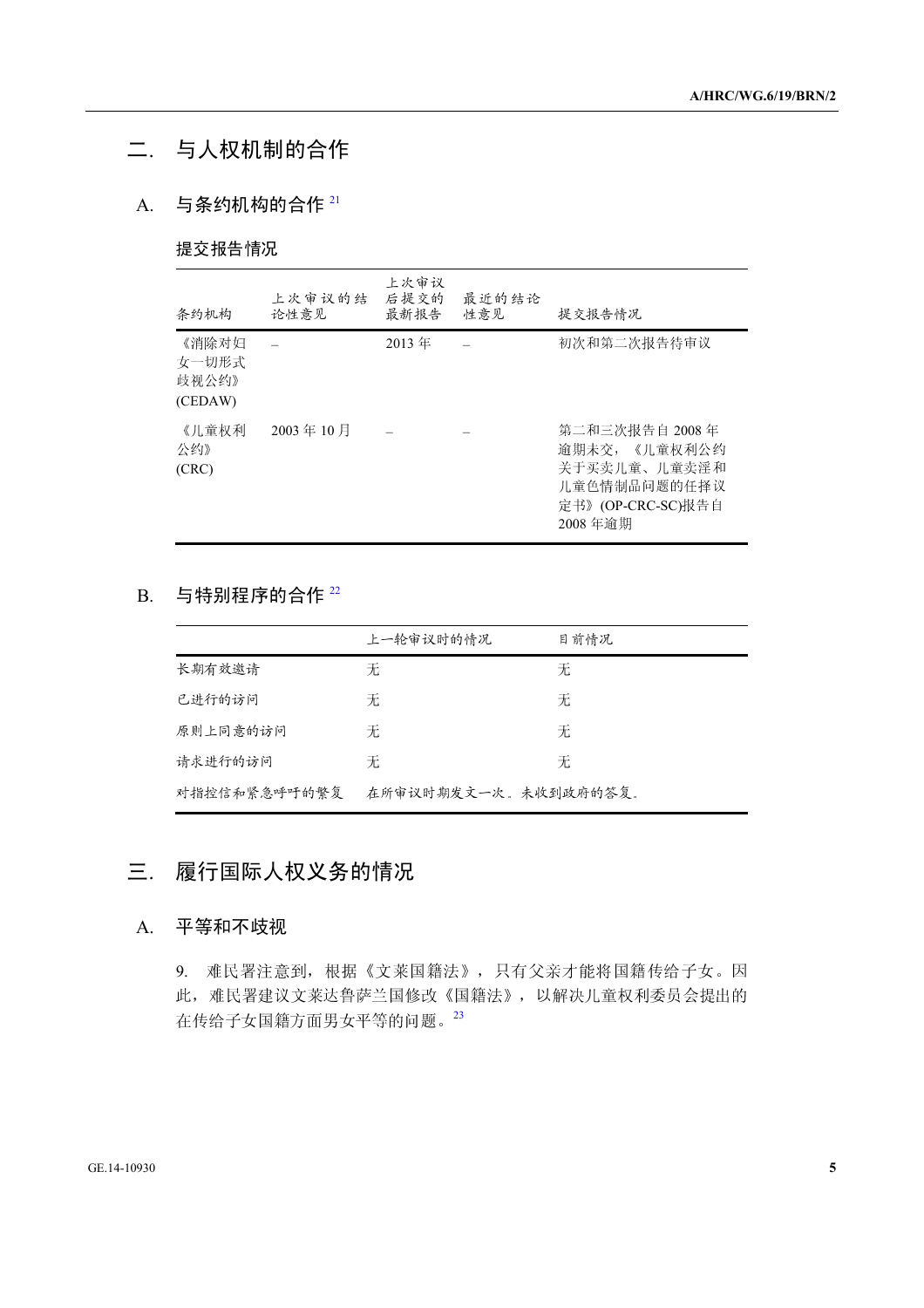### B. 生命权、人身自由和安全权

10. 劳工组织公约和建议适用问题专家委员会在 2011 年通过的一项直接请求中 请文莱政府加倍努力以确保有效监查买卖和贩运儿童活动,提供关于为加强移民 官员打击贩运儿童活动的能力所采取措施的资料。它还请文莱政府提供关于《打 击贩运和偷渡人口活动命令》(其中规定禁止买卖和贩运儿童)条款适用情况的资 料,包括,尤其是关于违法活动的数目和性质、调查、起诉、判决和所实行惩罚 的统计资料。<sup>24</sup>

11. 在其直接请求中,专家委员会表示注意到,文莱达鲁萨兰国没有在外国工 人以及卖淫的外国妇女和儿童等弱势群体中正式确定贩运受害者的预先行动制 度,政府没有对其官员进行关于确定贩运受害者的培训。它还注意到,移徙工人 的子女越来越容易成为买卖和贩运的受害者,请政府采取有效且有时间限制的措 施,确保这类儿童受到保护而避免从事最恶劣形式的劳动。<sup>25</sup>

12. 委员会注意到,似乎不禁止委托人利用 18 岁以下儿童卖淫。另外,它还注 意到,国家法规只禁止介绍和提供 18 岁以下女孩卖淫。委员会提醒政府,劳工 组织《第 182 号公约》第 3(b)条要求缔约国确保严格禁止利用、介绍或提供 18 岁以下男孩和女孩卖淫。因此,委员会请政府采取必要措施,确保禁止利用、介 绍或提供 18 岁以下男孩和女孩卖淫。<sup>26</sup>

13. 委员会还注意到,国家法律中似乎没有按照《第 182 号公约》第 3(b)条明 确规定禁止利用、介绍或提供儿童以生产色情制品或进行色情表演。委员会请政 府说明为禁止利用、介绍或提供 18 岁以下男孩和女孩以生产色情制品或进行色 情表演所采取或准备采取的措施。<sup>27</sup>

14. 另外,委员会还请政府采取必要措施,确保掌握足够的关于最恶劣形式童 工普遍程度的最新资料,特别是关于贩运儿童的资料。它还请政府提供这种资料 以及任何现有的关于最恶劣形式童工的性质、程度和趋势和受到适用第 182 号公 约的措施之保护的儿童人数的资料,在可能情况下,将资料按年龄和性别分类。<sup>28</sup>

#### C. 言论自由

15. 教科文组织注意到,在文莱达鲁萨兰国,言论自由和新闻自由受到各种法 律条款的限制。《地方报纸法令》(1958/2001 年)规定,要开始经营新报纸,必 须每年向内政部申请许可。部长可在不说明原因的情况下拒绝、暂停或吊销许 可,而且,对这类决定不可上诉或申请司法审查。<sup>29</sup>

16. 教科文组织注意到,《反煽动法》对出版含有煽动企图的材料,包括批评 国王家族的材料,规定了最重三年监禁的惩罚。它还注意到,《反不良出版物 法》授权部长禁止进口或销售被认为损害公共利益的出版物。此外,《国内安全 法》还允许当局在没有任何指控或审判的情况下将一个人最多拘留两年,拘留可 以维护社会秩序为名进一步无限延长。<sup>30</sup>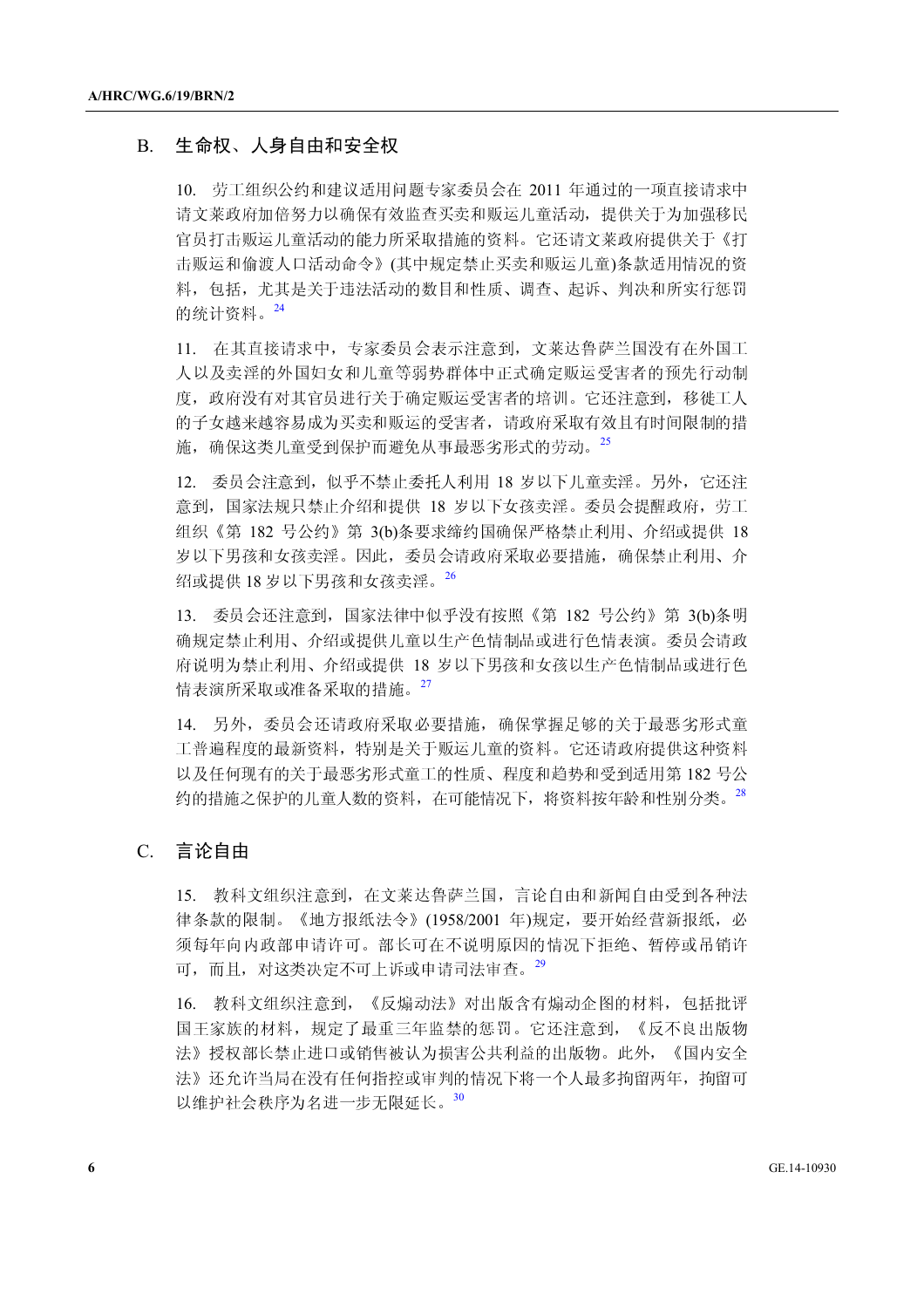17. 教科文组织还注意到,根据《刑法》第 500 条,可对诽谤罪判处最多五年 的监禁另加罚款。<sup>31</sup>

18. 教科文组织建议文莱达鲁萨兰国进行改革,使其法律和做法符合关于新闻 和言论自由的国际标准,需要改革的法律包括《反煽动法》、《地方报纸法令》 (1958/2001 年)、《反不良出版物法》、《国内安全法》和《刑法》。教科文组 织还建议鼓励文莱达鲁萨兰国按照国际标准实行新闻自由法, 实现媒体自我约束 办法。<sup>32</sup>

### D. 工作权和公正良好工作条件权

19. 劳工组织专家委员会提醒文莱政府,根据劳工组织《第 182 号公约》第 3(d)条,18 岁以下儿童不应从事其性质和进行的环境可能损害其健康、安全或精 神的工作,这既适用于工业企业,也适用于非工业企业。委员会请文莱政府采取 必要措施,与雇主组织和有关工人协商,编制和通过一个禁止 18 岁以下儿童从 事的危险工作清单。在这方面,委员会还请文莱政府说明,劳工部是否宣布了什 么工业企业不得雇用年轻人。<sup>33</sup>

20. 委员会从文莱政府提供的资料中得知,2001 年宣布成立并开始正式运行的 国家儿童理事会负责监督有关儿童的法规的执行,但还请文莱政府提供资料说明 该理事会对防止和取缔最恶劣形式的童工所起的作用,并说明所取得的成果。<sup>34</sup>

### E. 受教育权

21. 教科文组织注意到,受教育权在 1992 年《教育政策》中占有突出地位,其 中规定,必须向所有儿童提供至少 12 年的教育:1 年学前教育、6 年正式小学教 育、3 年初中教育和 2 年高中教育或职业/技术教育。<sup>35</sup>

22. 教科文组织建议鼓励文莱达鲁萨兰国开展提高认识项目和活动与歧视态度 作斗争,提倡所有人的受教育权,进一步努力促进人权教育和培训。36

#### F. 文化权利

23. 据教科文组织认为,文莱达鲁萨兰国面临的一个重大挑战就是,提高关键 利益攸关方,特别是社区成员、政府、非政府组织和其他组织的能力,设法保护 物质和非物质文化遗产。在保护非物质文化遗产方面,情况尤其如此。在这方 面,文莱达鲁萨兰国面临着一系列挑战,包括获得保护非物质文化遗产具体领域 所需的足够国家资金和专门知识,还必须制定作为保障的法律和体制框架,提高 参与保护的政府工作人员、非政府组织和社区群体的能力并增加其知识。<sup>37</sup>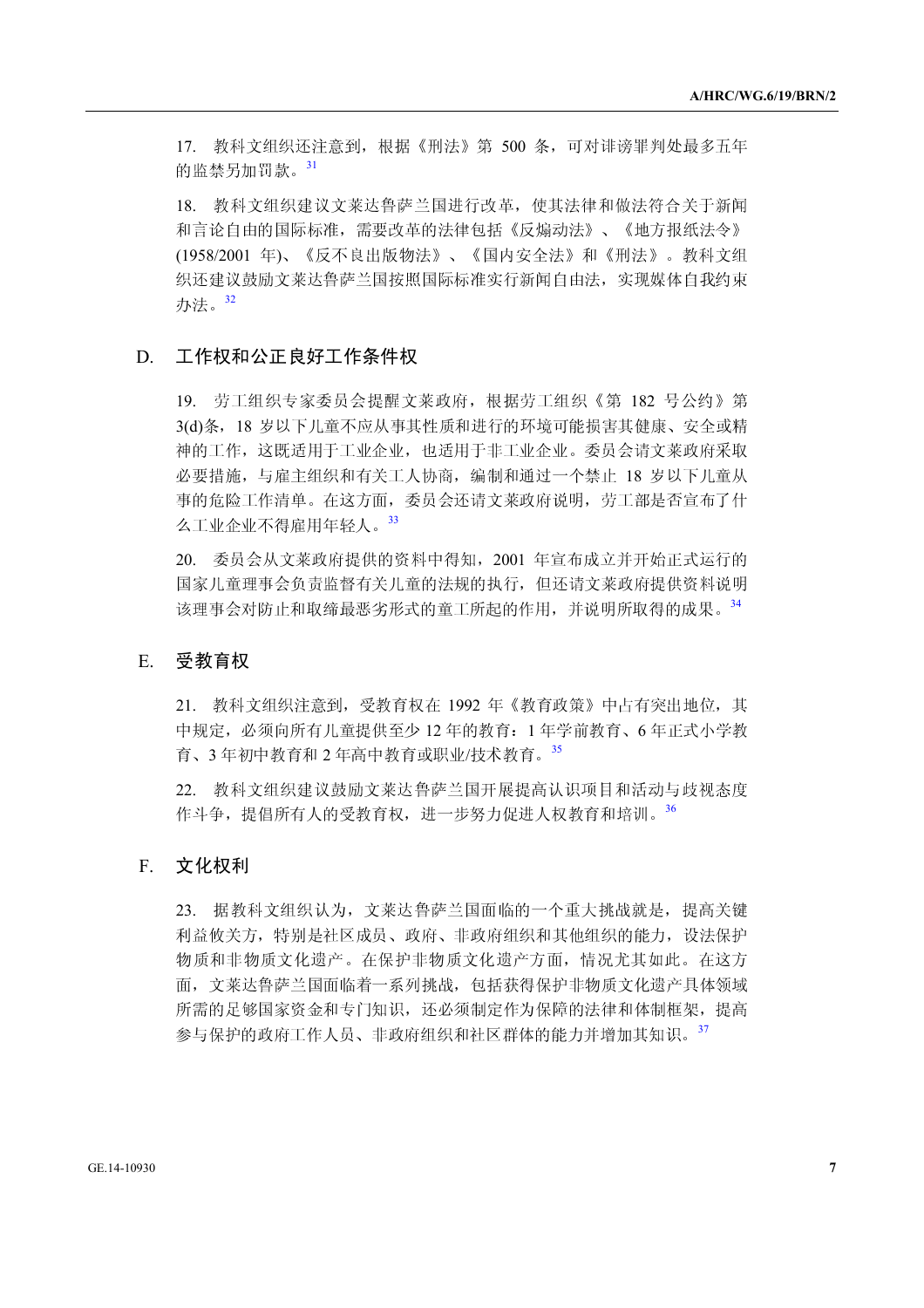### G. 移徙者、难民和寻求庇护者

24. 难民署注意到政府报告说,在该国没有寻求庇护者或难民。但截至 2012 年 12 月 30 日,政府却报告有 21,009 人的无国籍人口。<sup>38</sup>难民署还注意到,自 2012 年以来,文莱政府向它提供了关于已登记的长期居住在该国的无国籍人数目的统 计资料,其中包括已经取得文莱达鲁萨兰国国籍的无国籍人的数目。<sup>39</sup>

25. 就此而言,难民署欢迎文莱达鲁萨兰国为促进长期居住该国的无国籍人的 融合与归化所采取的步骤。据报告,因此,在从 2009 年初到 2012 年底这一时 期,共有 2,420 名无国籍人获得文莱达鲁萨兰国国籍。<sup>40</sup>

注

- <sup>1</sup> Unless indicated otherwise, the status of ratifications of instruments listed in the table may be found in the official website of the United Nations Treaty Collection database, Office of Legal Affairs of the United Nations Secretariat, http://treaties.un.org/. Please also refer to the United Nations compilation on Brunei Darussalam from the previous cycle ( $A/HRC/WG.6/6/BRN/2$ ).
- The following abbreviations have been used for this document:

| <b>ICERD</b>     | International Convention on the Elimination of All Forms of Racial                 |
|------------------|------------------------------------------------------------------------------------|
|                  | Discrimination                                                                     |
| <b>ICESCR</b>    | International Covenant on Economic, Social and Cultural Rights;                    |
| <b>OP-ICESCR</b> | Optional Protocol to ICESCR                                                        |
| <b>ICCPR</b>     | International Covenant on Civil and Political Rights                               |
| <b>ICCPR-OP1</b> | Optional Protocol to ICCPR                                                         |
| <b>ICCPR-OP2</b> | Second Optional Protocol to ICCPR, aiming at the abolition of the death<br>penalty |
| <b>CEDAW</b>     | Convention on the Elimination of All Forms of Discrimination against               |
|                  | Women                                                                              |
| <b>OP-CEDAW</b>  | Optional Protocol to CEDAW                                                         |
| <b>CAT</b>       | Convention against Torture and Other Cruel, Inhuman or Degrading                   |
|                  | <b>Treatment or Punishment</b>                                                     |
| OP-CAT           | Optional Protocol to CAT                                                           |
| <b>CRC</b>       | Convention on the Rights of the Child                                              |
| OP-CRC-AC        | Optional Protocol to CRC on the involvement of children in armed<br>conflict       |
| OP-CRC-SC        | Optional Protocol to CRC on the sale of children, child prostitution and           |
|                  | child pornography                                                                  |
| OP-CRC-IC        | Optional Protocol to CRC on a communications procedure                             |
| <b>ICRMW</b>     | International Convention on the Protection of the Rights of All Migrant            |
|                  | Workers and Members of Their Families                                              |
| <b>CRPD</b>      | Convention on the Rights of Persons with Disabilities                              |
| <b>OP-CRPD</b>   | Optional Protocol to CRPD                                                          |
| <b>CPED</b>      | International Convention for the Protection of All Persons from Enforced           |
|                  | Disappearance                                                                      |

Disappearance 3 Individual complaints: ICCPR-OP 1, art 1; OP-CEDAW, art. 1; OP-CRPD, art. 1; OP-ICESCR, art. 1; OP-CRC-IC, art.5; ICERD, art. 14; CAT, art. 22; ICRMW, art. 77; and CPED, art. 31. Inquiry procedure: OP-CEDAW, art. 8; CAT, art. 20; CPED, art. 33; OP-CRPD, art. 6; OP-ICESCR, art. 11; and OP-CRC-IC, art. 13. Inter-State complaints: ICCPR, art. 41; ICRMW, art. 76; CPED, art. 32; CAT, art. 21; OP-ICESCR, art. 10; and OP-CRC-IC, art. 12. Urgent action: CPED, art. 30.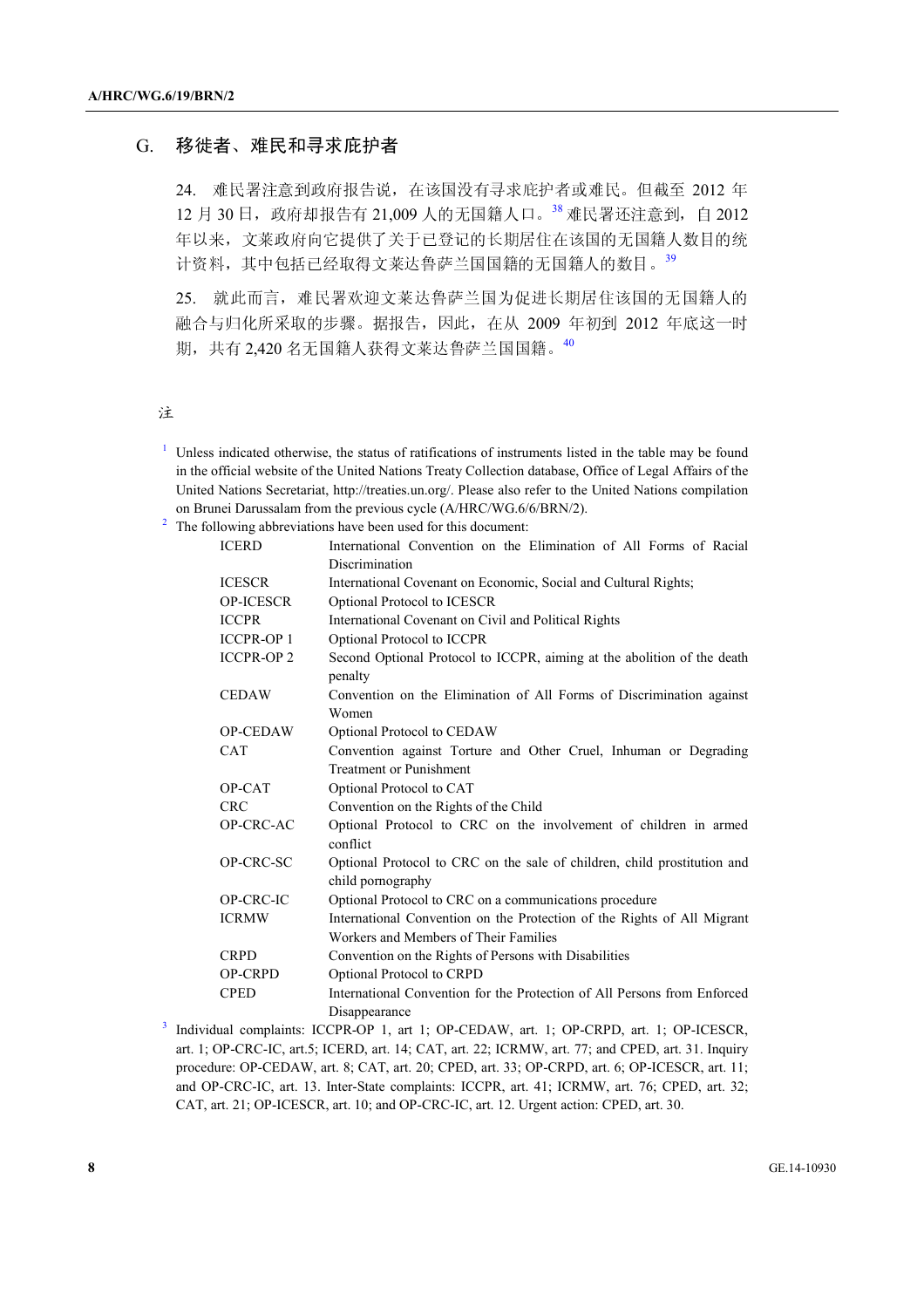- <sup>4</sup> Unless indicated otherwise, the status of ratifications of instruments listed in the table may be found on the official website of the United Nations Treaty Collection database, Office of Legal Affairs of the United Nations Secretariat, http://treaties.un.org/. Please also refer to the United Nations compilation on Brunei Darussalam from the previous cycle (A/HRC/WG.6/6/BRN/2).
- Geneva Convention for the Amelioration of the Condition of the Wounded and Sick in Armed Forces in the Field (First Convention); Geneva Convention for the Amelioration of the Condition of Wounded, Sick and Shipwrecked Members of Armed Forces at Sea (Second Convention); Geneva Convention relative to the Treatment of Prisoners of War (Third Convention); Geneva Convention relative to the Protection of Civilian Persons in Time of War (Fourth Convention); Protocol Additional to the Geneva Conventions of 12 August 1949, and relating to the Protection of Victims of International Armed Conflicts (Protocol I); Protocol Additional to the Geneva Conventions of 12 August 1949, and relating to the Protection of Victims of Non-International Armed Conflicts (Protocol II). For the official status of ratifications, see Federal Department of Foreign Affairs of Switzerland, at www.eda.admin.ch/eda/fr/home/topics/intla/intrea/chdep/warvic.html. 6
- International Labour Organization Convention No. 138 concerning Minimum Age for Admission to Employment..
- International Labour Organization Convention No. 182 concerning the Prohibition and Immediate Action for the Elimination of the Worst Forms of Child Labour.
- Protocol to Prevent, Suppress and Punish Trafficking in Persons, Especially Women and Children, supplementing the United Nations Convention against Transnational Organized Crime.
- International Labour Organization Convention No. 29 concerning Forced or Compulsory Labour; Convention No. 105 concerning the Abolition of Forced Labour; Convention No. 87 concerning Freedom of Association and Protection of the Right to Organise; Convention No. 98 concerning the Application of the Principles of the Right to Organise and to Bargain Collectively; Convention No. 100 concerning Equal Remuneration for Men and Women Workers for Work of Equal Value;
- Convention No. 111 concerning Discrimination in Respect of Employment and Occupation. 10 1951 Convention relating to the Status of Refugees and its 1967 Protocol, 1954 Convention relating to the Status of Stateless Persons and 1961 Convention on the Reduction of Statelessness.<br><sup>11</sup> International Labour Organization Convention No.169 concerning Indigenous and Tribal Peoples in
- 
- Independent Countries and Convention No.189 concerning Decent Work for Domestic Workers.<br><sup>12</sup> Protocol Additional to the Geneva Conventions of 12 August 1949 and relating to the Adoption of an Additional Distinctive Emblem (Protocol III).<br><sup>13</sup> Submission by UNHCR, p. 6.
- 
- <sup>14</sup> Submission by UNESCO, para. 9.
- $15$  Ibid., para. 13.
- $16$  UNHCR, p. 3.
- 17 Ibid., p. 3.
- <sup>18</sup> UNESCO, para. 2.
- $19$  Ibid. para. 3.
- $20$  UNHCR, p. 5.
- $21$  The following abbreviations have been used for this document:

| CERD                | Committee on the Elimination of Racial Discrimination                |
|---------------------|----------------------------------------------------------------------|
| CESCR               | Committee on Economic, Social and Cultural Rights                    |
| <b>HR Committee</b> | Human Rights Committee                                               |
| CEDAW               | Committee on the Elimination of Discrimination against Women         |
| CAT                 | Committee against Torture                                            |
| CRC                 | Committee on the Rights of the Child                                 |
| CMW                 | Committee on the Protection of the Rights of All Migrant Workers and |
|                     | Members of Their Families                                            |
| CRPD                | Committee on the Rights of Persons with Disabilities                 |
| CED                 | Committee on Enforced Disappearances                                 |
| SPT                 | Subcommittee on Prevention of Torture.                               |
|                     |                                                                      |